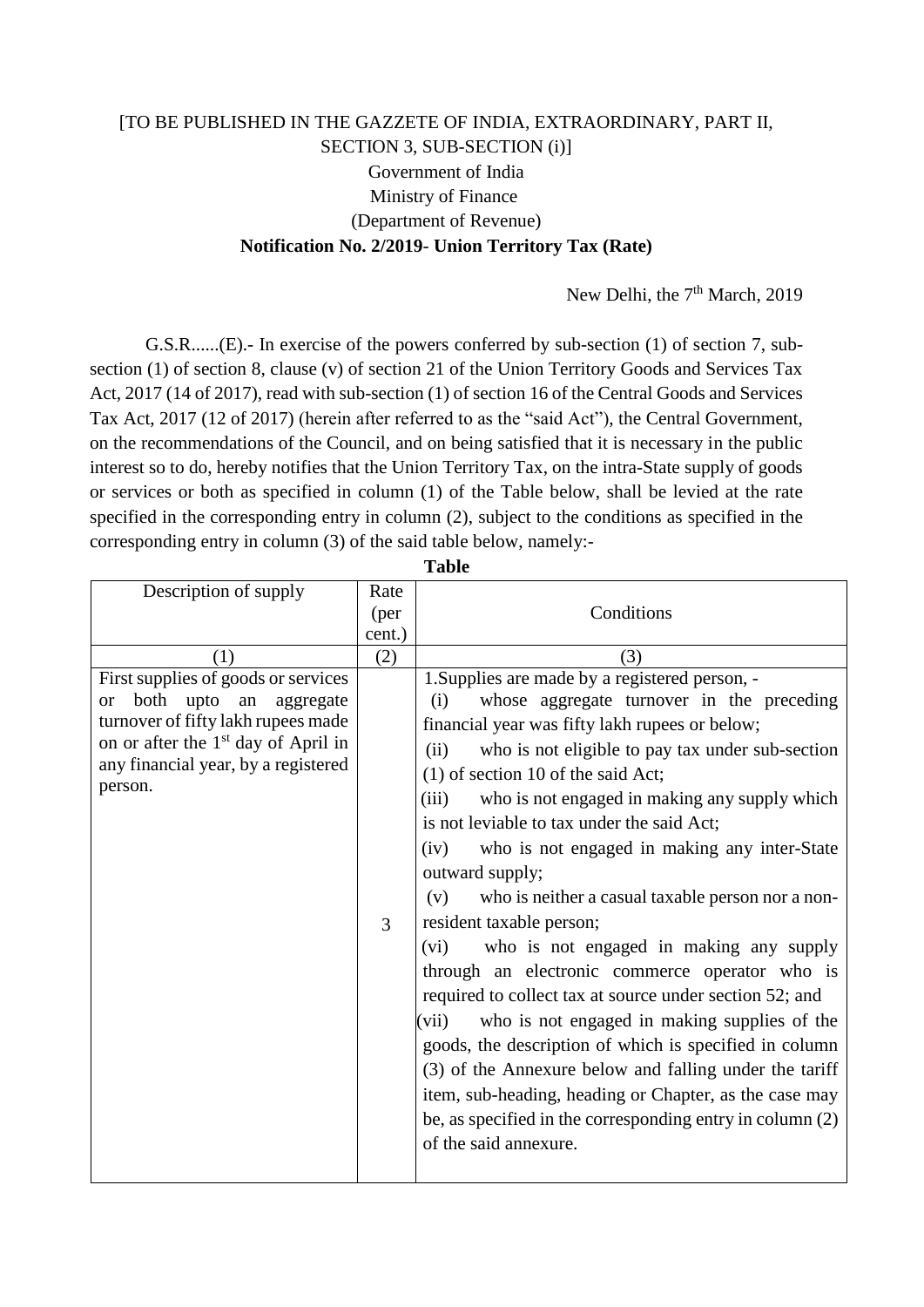| 2. Where more than one registered persons are having the        |
|-----------------------------------------------------------------|
| same Permanent Account Number, issued under the                 |
| Income Tax Act, 1961(43 of 1961), union territory tax           |
| on supplies by all such registered persons is paid at the       |
| rate specified in column (2) under this notification.           |
|                                                                 |
| 3. The registered person shall not collect any tax from         |
| the recipient on supplies made by him nor shall he be           |
|                                                                 |
| entitled to any credit of input tax.                            |
|                                                                 |
| 4. The registered person shall issue, instead of tax            |
| invoice, a bill of supply as referred to in clause (c) of       |
| sub-section (3) of section 31 of the said Act with              |
| particulars as prescribed in rule 49 of Central Goods and       |
| Services Tax Rules.                                             |
|                                                                 |
| 5. The registered person shall mention the following            |
| words at the top of the bill of supply, namely: - 'taxable'     |
| person paying tax in terms of notification No. 2/2019-          |
| Union Territory Tax (Rate) dated 07.03.2019, not                |
| eligible to collect tax on supplies'.                           |
|                                                                 |
| 6. The registered person opting to pay union territory tax      |
| at the rate of three percent under this notification shall      |
|                                                                 |
| be liable to pay union territory tax at the rate of three       |
| percent on all outward supplies specified in column (1)         |
| notwithstanding any other notification issued under sub-        |
| section (1) of section 9 or under section 11 of said Act.       |
| 7. The registered person opting to pay union territory tax      |
| at the rate of three percent under this notification shall      |
|                                                                 |
| be liable to pay union territory tax on inward supplies         |
| on which he is liable to pay tax under sub-section (3) or,      |
| as the case may be, under sub-section (4) of section 9 of       |
| said Act at the applicable rates.                               |
| <i>Explanation</i> . For the purposes of this notification, the |
| expression "first supplies of goods or services or both"        |
|                                                                 |
| shall, for the purposes of determining eligibility of a         |
| person to pay tax under this notification, include the          |
| supplies from the first day of April of a financial year to     |
| the date from which he becomes liable for registration          |
| under the said Act but for the purpose of determination         |
| of tax payable under this notification shall not include        |